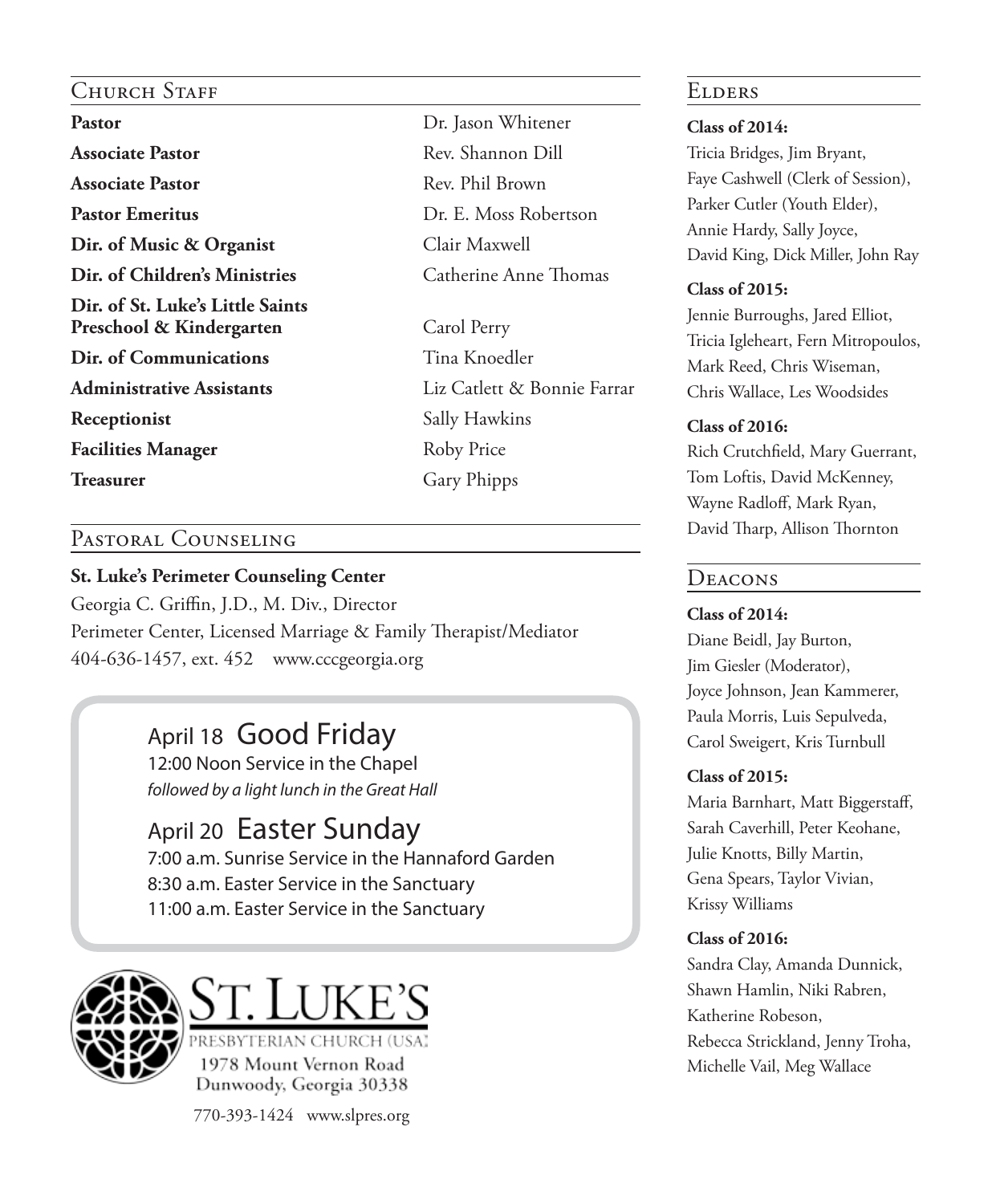



# April 17, 2014 7:30 p.m. MAUNDY THURSDAY

**Our Mission:** Responding to God's call and empowered by the Holy Spirit, we invite all to join us in knowing, serving, and sharing Jesus Christ here and around the world.

> **Our Vision:** To be a beacon of faith, hope, and love – every member an active disciple in Christ's ministry.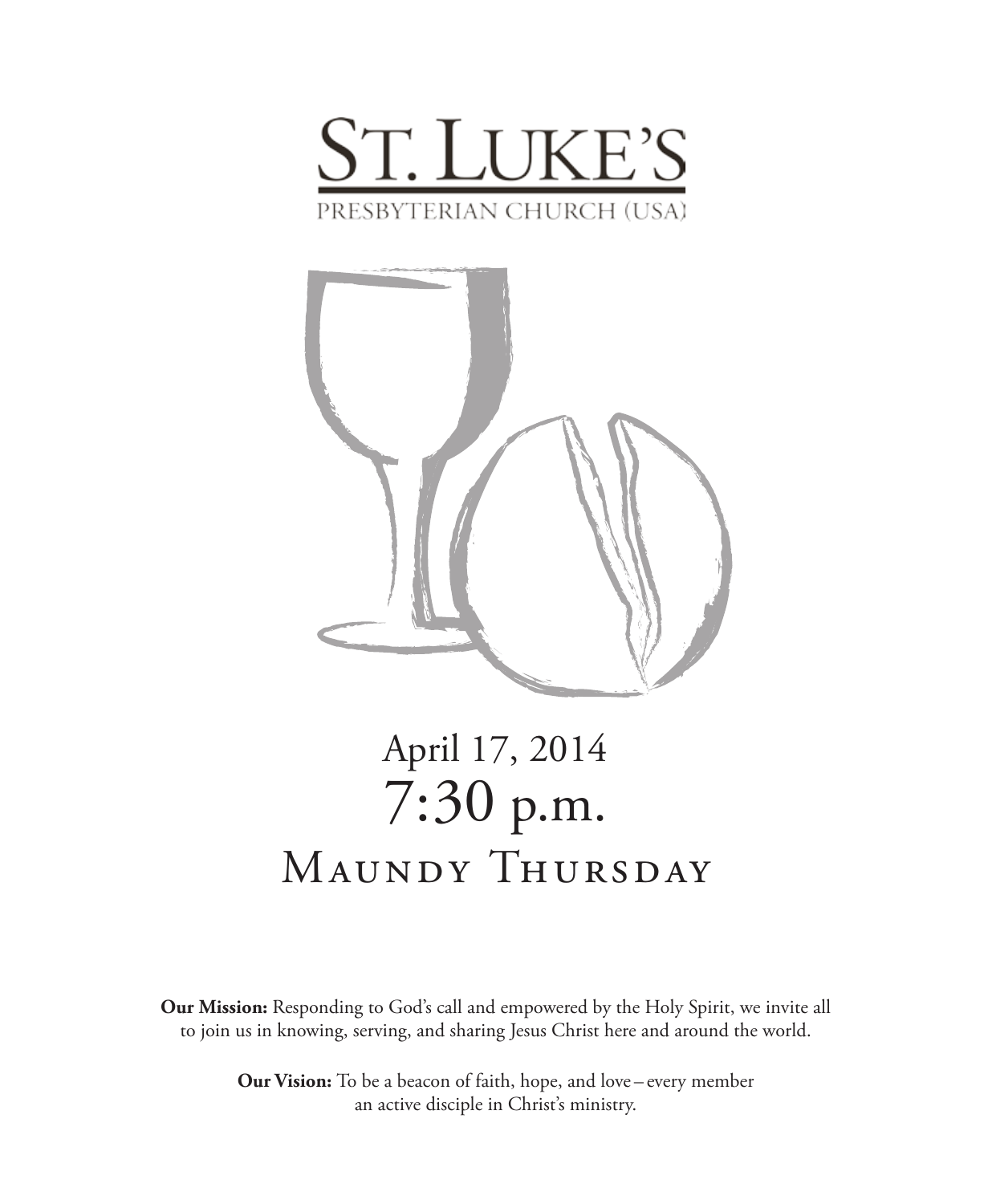

## St. Luke's

PRESBYTERIAN CHURCH (USA) 1978 Mt. Vernon Road Dunwoody, Georgia 30338-4617 770-393-1424 www.slpres.org

8:30 a.m. Chapel Communion Service 9:30 a.m. Sunday School 11:00 a.m. Sanctuary Worship Service *Nursery provided for all services and Sunday School*

> OFFICE HOURS: Mon. - Fri., 8:30 a.m. - 4:30 p.m.

Dr. Jason Whitener, Pastor Rev. Shannon Dill, Associate Pastor Rev. Phil Brown, Associate Pastor Dr. E. Moss Robertson, Pastor Emeritus



**That All May Worship:** St. Luke's strives to be a welcoming church for all. Assistive hearing devices, large print hymnals, large print bulletins and pew cushions are available. Please contact an usher for further assistance.

**Parents:** During the worship service, if necessary, the parlor is a comfortable place to be with your child and still see the service. Children's Worship Notebooks and activity sheets are available for all ages on the shelves in the Narthex (Sanctuary lobby). An usher can assist you.

For your convenience, there is a **Family Restroom** located in the hallway of the administrative offices, on the first floor, near the main lobby.

### SERVING TODAY

|                                          | Tom McGurk, Trey McGurk, Josh Nunez,<br>Debie Radloff, Diane Radloff  |
|------------------------------------------|-----------------------------------------------------------------------|
| Communion Servers  Dave Elkins, Captain; | Jim Bryant, Cindy Nunez, Diane Lemaster,<br>Jan Slater, Les Woodsides |
|                                          |                                                                       |

### Welcome, Guests

We are delighted you are worshiping with us! Please print the requested information on the Friendship Pad and pass the Friendship Pad down the pew. If you are interested in learning more about St. Luke's or are interested in joining, please contact Jason Whitener: jasonwhitener@slpres.org or 770-393-1424, ext. 223.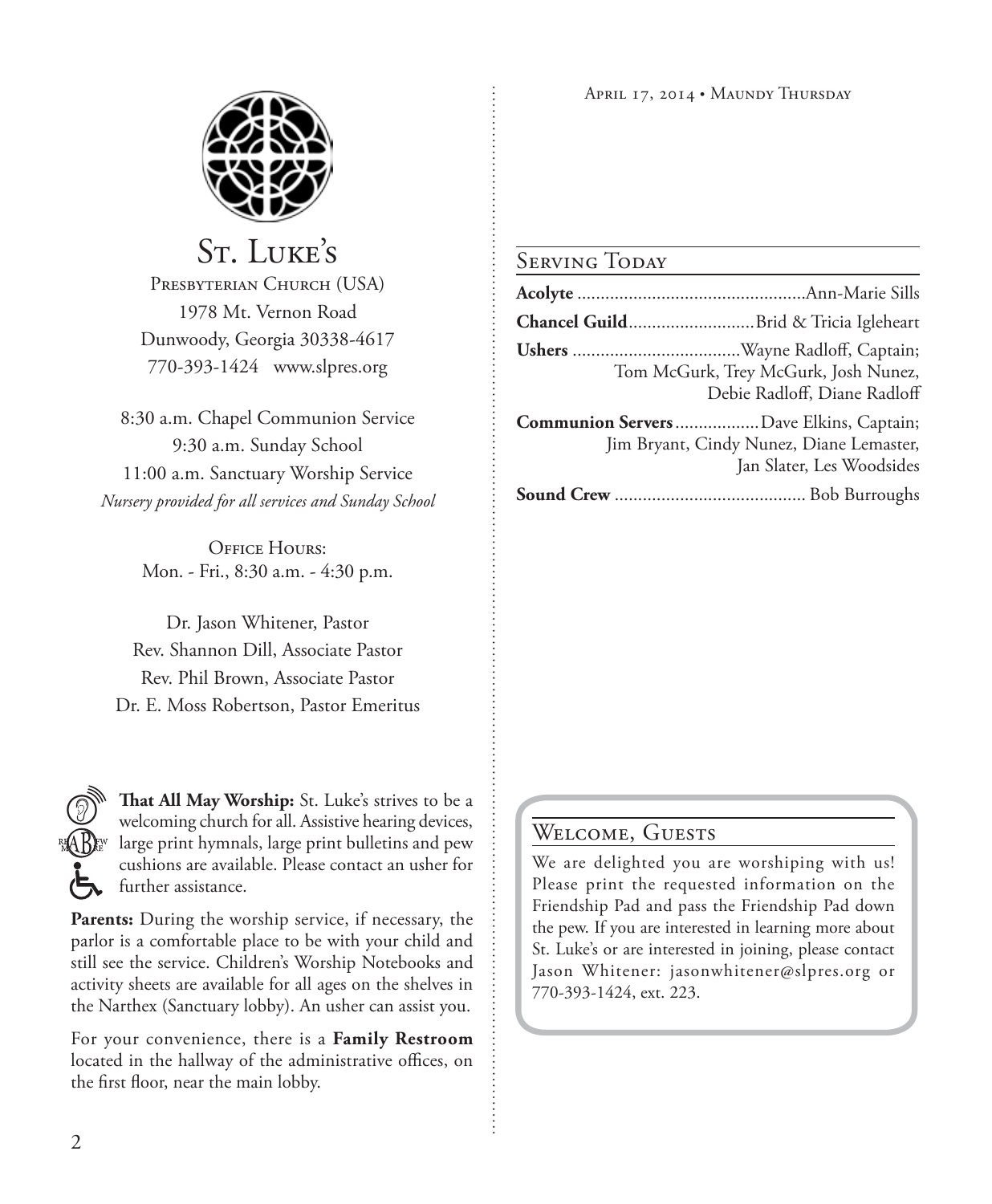### Remembering the Darkness of the Cross

**Reading** Matthew 27:27-37

 To symbolize Christ's death, the Christ candle will be extinguished and removed, followed by a loud drum beat. Following the crash, a bell will toll 33 times signifying the number of years of Christ's life.

### **Depart in Silence**

 As we enter the TRIDUUM (the time during which the Lord died, was buried, and rose again) of the Christian year, you are invited to depart from the church in silence.



The barrenness of the trees in our worship space reminds us of the Lenten season as we look for the Resurrection.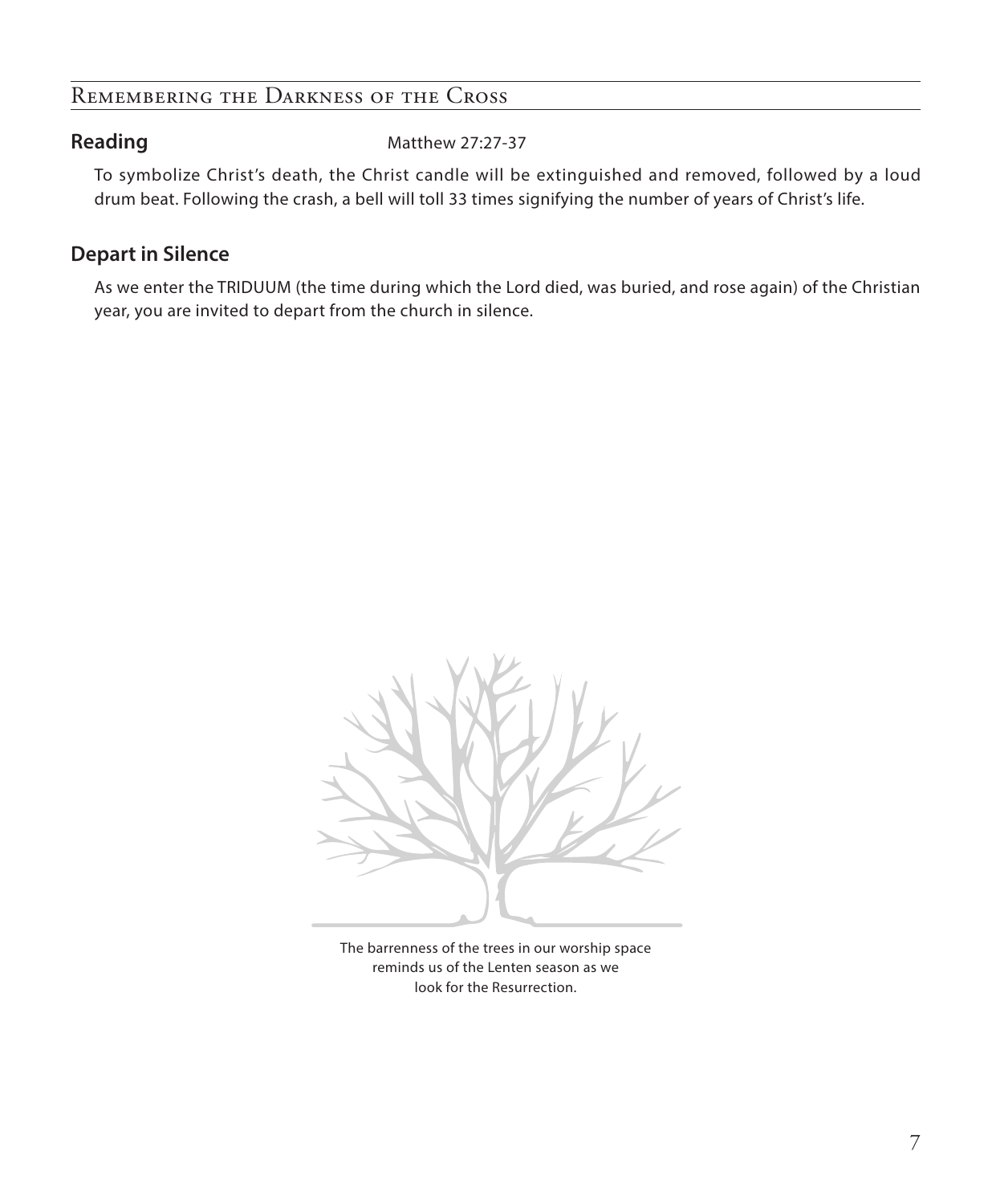**Reading** Mark 14:43-50

### **Response**

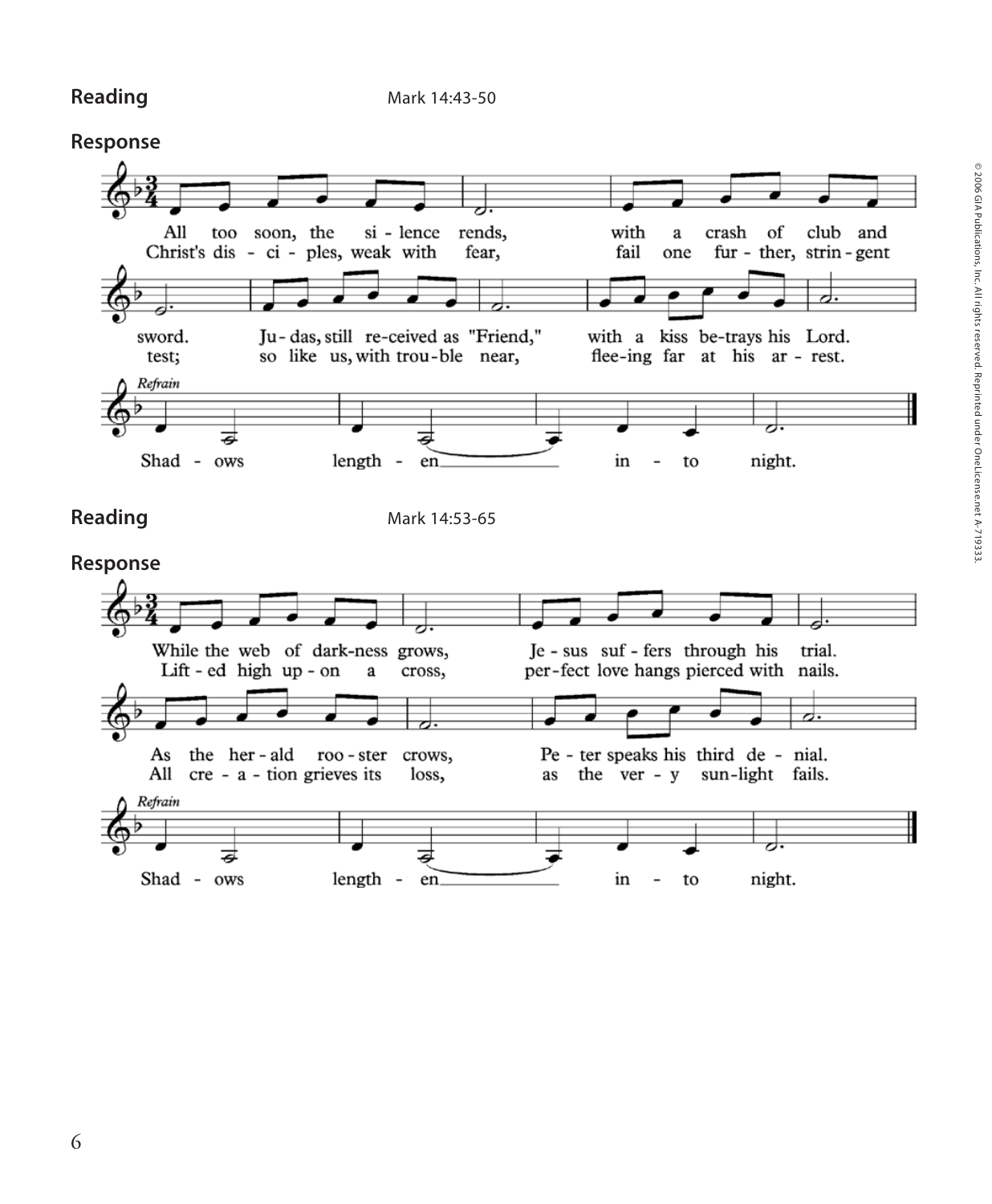Maundy Thursday gets its name from the Latin "mandatum" which means "commandment." Maundy Thursday is the time we remember Jesus giving His disciples the new commandment that we love one another as He has loved us. Our worship tonight includes a Tenebrae service. This service is a portrayal of the progression from light, in Jesus breaking bread with His disciples and sharing His love with them, to darkness, in the passion of Jesus, beginning with His abandonment and concluding with His crucifixion.

### **Prelude**

### **Processional in Silence**

### **Words of Welcome Shannon Dill Words of Welcome Shannon Dill**

### Remembering the Light of the New Commandment

### **Call to Worship**

Leader: What shall we return to the LORD for all His bounty to us?

**People: We will lift up the cup of salvation and call on the name of the LORD; we will pay our vows to the LORD in the presence of all His people.**

**All: Let us worship God!**

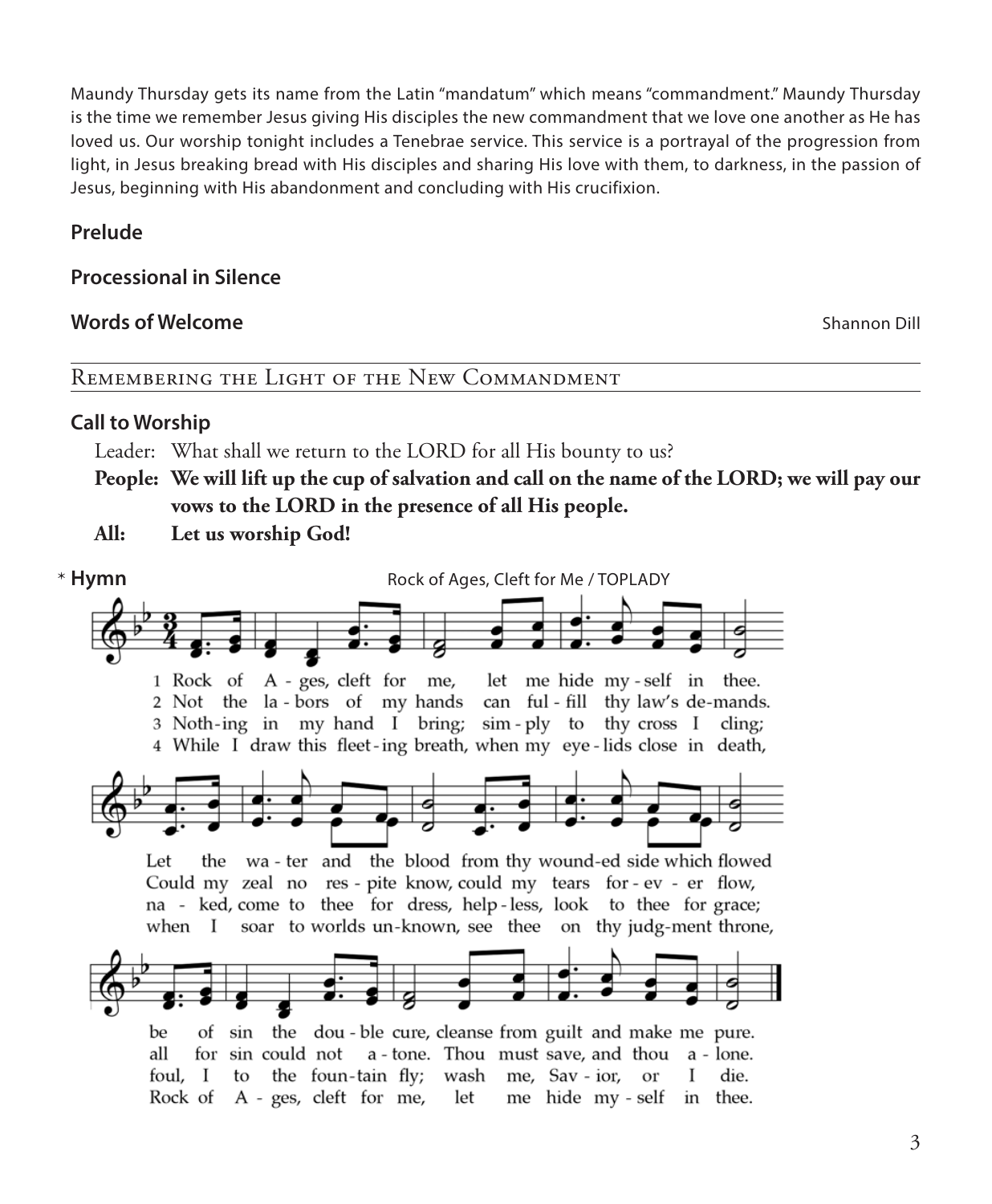### **New Testament Reading** John 13:1-17, 31b-35

### **Reflection** Jason Whitener

**Anthem** This Is the Night / Margaret Tucker Chancel Choir

 This is the night, dear friends, the night for weeping, when powers of darkness overcome the day, the night the faithful mourn the weight of evil whereby our sins the Son of Man betray.

 This night the traitor, wolf within the sheepfold, betrays himself into his victim's will, the Lamb of God for sacrifice preparing: sin brings about the cure for sin's own ill.

 This night Christ institutes His holy supper, blest food and drink for heart and soul and mind; this night injustice joins its hand to treason's, and buys the ransom-price of humankind.

 This night the Lord by slaves shall be arrested, He who destroys our slavery to sin; accused of crime, to criminals be given, that judgment on the righteous Judge begin.

 O make us sharers, Savior, of Your Passion, that we may share Your glory that shall be; let us pass through these three dark nights of sorrow to Easter's laughter and its liberty. *Peter Abélard*

### **The Lord's Supper**

 When coming forward for Communion, please kneel at the closest available space to the center aisle. If you would like to be served where you are sitting, please raise your hand as the communion servers come down the center aisle and you will be served by intinction (dipping the bread in the cup). Everyone is invited to participate in the sacrament. Children who have discussed the sacrament with their parents and/or a pastor are welcome. A server with gluten-free bread will be standing at the center aisle. If you prefer gluten-free bread, please indicate your preference as you approach. Parents, please note the center rings of the communion are filled with wine. Only the outer ring is filled with grape juice.

**Communion Music** My Song Is Love Unknown / John Ireland Chancel Choir My song is love unknown, my Savior's love to me, love to the loveless shown that they might lovely be. O who am I that for my sake my Lord should take frail flesh, and die?

 He came from heaven's throne salvation to bestow; the world that was His own would not its Savior know. But O my Friend, my Friend indeed, who at my need His life did spend!

 Sometimes we strew His way, and His sweet praises sing, resounding all the day hosannas to our King. Then "Crucify!" is all our breath, and for His death we thirst and cry.

 Unheeding, we will have our dear Lord made away, a murderer to save, the Prince of Life to slay. Yet steadfast He to suffering goes, that He His foes from thence might free.

 Here might I stay and sing, no story so divine: never was love, dear King, never was grief like thine. This is my Friend, in whose sweet praise I all my days could gladly spend. *Samuel Crossman*

### **Prayers of the People & The Lord's Prayer**

 **Our Father Who art in heaven, hallowed be Thy name. Thy kingdom come, Thy will be done, on earth as it is in heaven. Give us this day our daily bread; and forgive us our debts, as we forgive our debtors; and lead us not into temptation, but deliver us from evil. For Thine is the kingdom and the power and the glory, forever. Amen.**